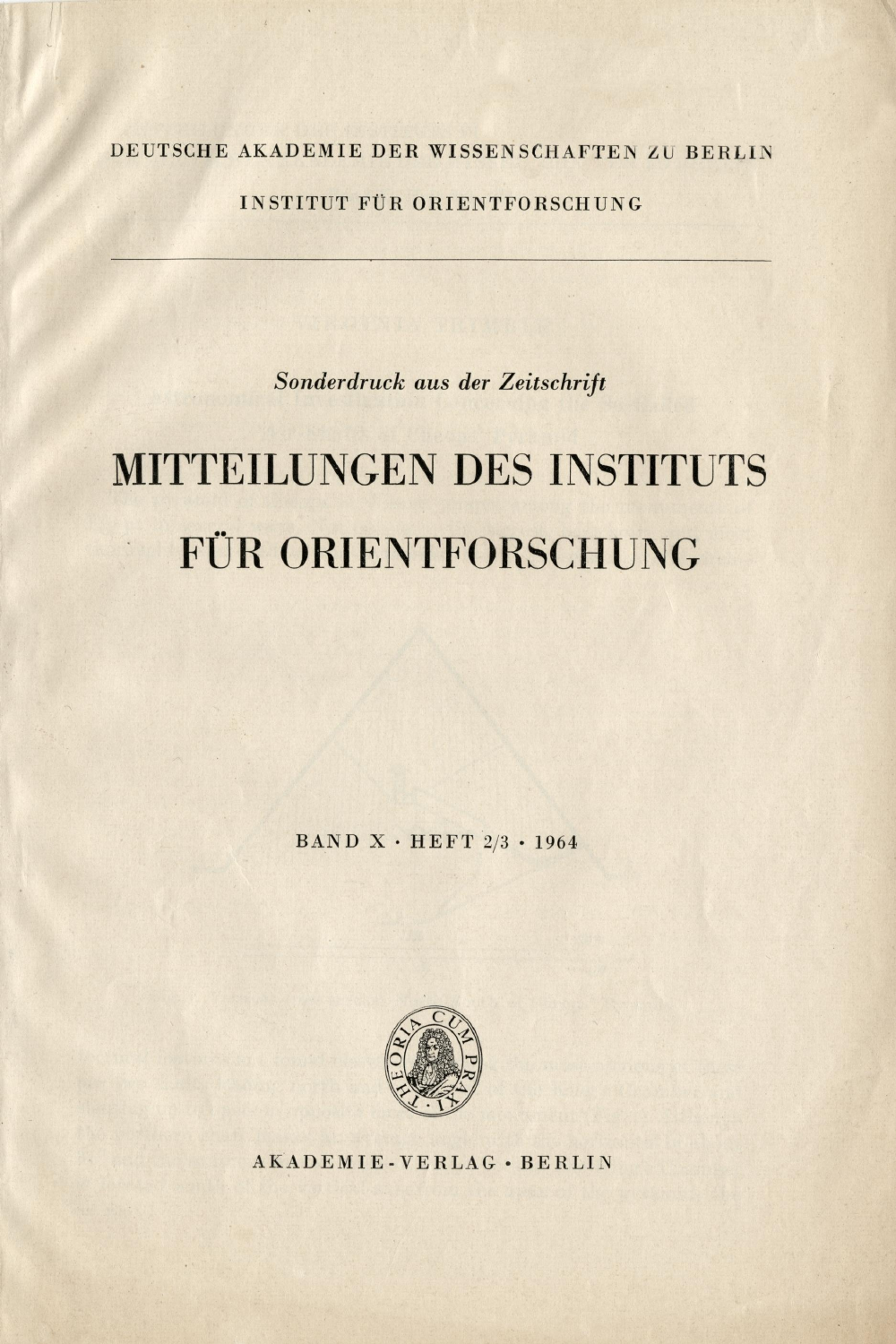### MITTEILUNGEN DES INSTITUTS FÜR ORIENTFORSCHUNG DER DEUTSCHEN AKADEMIE DER WISSENSCHAFTEN ZU BERLIN

BandX, Heft 2/3, 1964

#### VIRGINIA TRIMBLE

## **Astronomical Investigation Concerning the So-Called Air-Shafts of Cheops' Pyramid**

The pyramid of Cheops at Giza is unique among the monuments of Egypt in several ways. Not only is it the largest, best built, and most thoroughly surveyed of the pyramids, but it possesses several archi-



Fig. 1. Vertical cross-section North-South of Cheops' Pyramid

tectural features not found elsewhere. Among the most obvious of these are two shafts leading north and south out of the King's Chamber and slanting up to open on opposite faces of the monument (Fig. 1). Although the northern shaft makes an average angle with the horizontal of about 31° and the southern one an angle of 44 **<sup>1</sup> /2° ,** because the King's Chamber is located south of the vertical axis from the apex of the pyramid, the **13 MIO**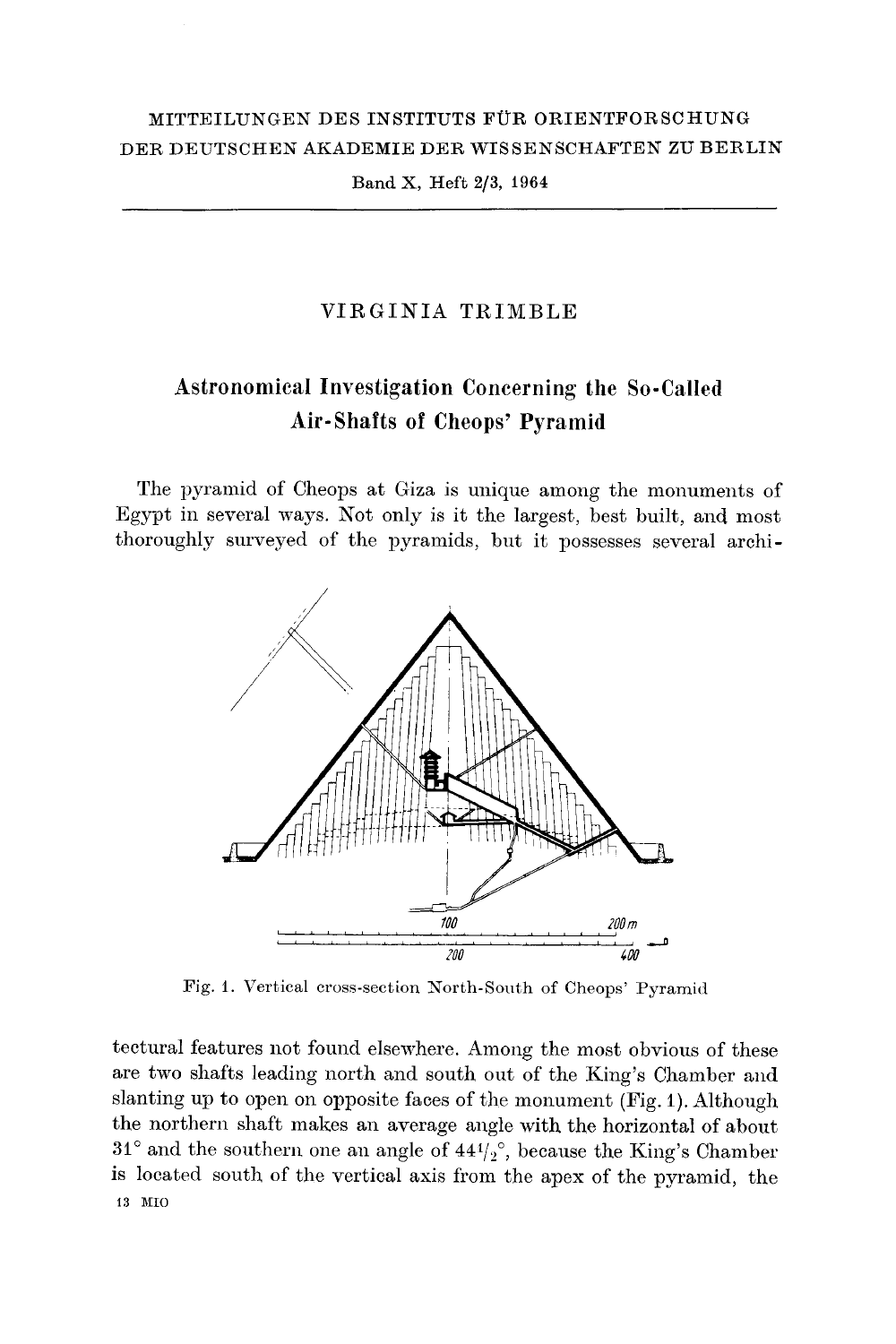two shafts open nearly at the same height on the northern and southern faces.<sup>1</sup>

The purpose of these shafts has not been determined, but it has frequently been held that they were intended simply for ventilation, hence the name "air shafts". In view, however, of the profoundly religious



**Fig . 2. Direction of north shaft and position of pole in sky for latitude**   $30^{\circ}$  **North** 

character of the pyramids themselves for the ancient Egyptians it seems not unreasonable to look for some deeper meaning to the shafts. It is the purpose of this paper to consider briefly some of the evidence for the view that the shafts were intended as ways whereby the soul of the deceased king might ascend to the north circumpolar stars and to the constellation now known as Orion.

Although similar shafts do not appear to exist elsewhere there is ample evidence for the presence of slots and apertures intended to allow the soul of the deceased to pass through various walls. Such apertures first appear in the Third Dynasty tomb of Djeser  $^2$  and become a regular feature in the serdabs of the Fifth Dynasty mastaba tombs<sup>3</sup>.

A notable feature of the religion of early Egypt was the "stellar destiny" of the soul, wherein it was thought that the soul of the dead king would rise to join the circumpolar stars  $-$  "The Indestructible Ones" or "The Imperishables" to the Egyptians  $-$  in their eternal journey around the sky. It is believed that the stairways or ramps desending from the north in Archaic mastaba tombs were intended to aid the soul in its ascent to these stars. That the north shaft of the pyramid might have served a similar purpose is made more probable by its inclination. The latitude of Giza is about  $30^{\circ}$  north (29°58' 51"), and we recall that the north shaft makes an angle of  $31^{\circ}$  with the horizontal. This means that the shaft points very nearly toward the north celestial pole, about which the circumpolar stars seem to revolve (Fig. 2). It is also of interest to note that, at the time the pyramid was built, the pole war marked by a bright star about as accurately as Polaris  $(\alpha$  Ursae Minoris) now marks it.

**<sup>1</sup> W . Fl . Petrie ,** *The Pyramids and Temples of Gizeh,* **1883 , p. 53.** 

**<sup>2</sup> W . S. Smith ,** *The Art and Architecture of Ancient Egypt,* **Penguin Books, 1958 , p. 30.** 

**<sup>3</sup> Alexande r Badawy ,** *A History of Egyptian Architecture,* **I, Giza 1954 , p. 163 .**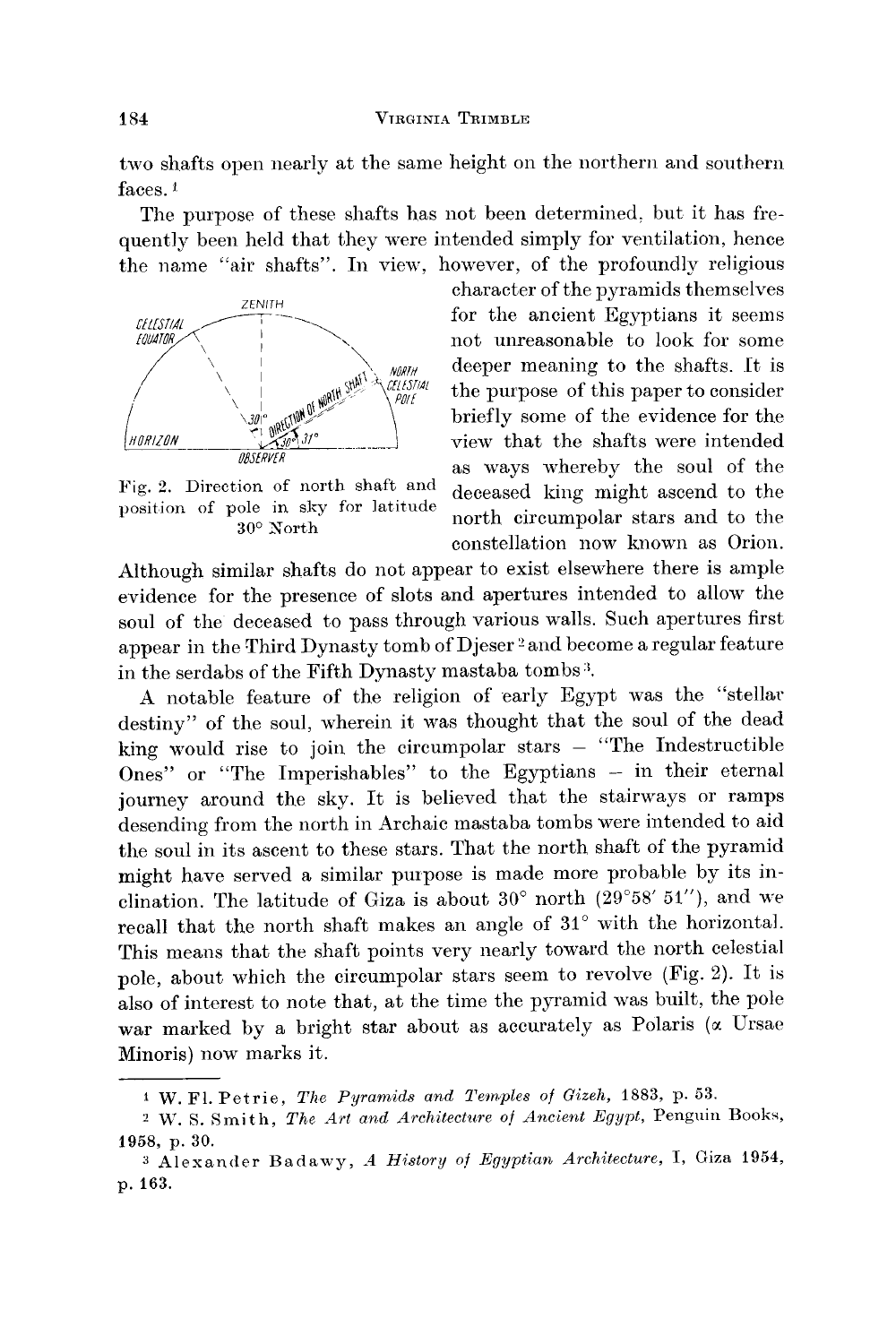It is generally known that the inclination of the earth's axis of rotation to the plane of its orbit (ecliptic) at an angle of about  $23<sup>1</sup>/2<sup>°</sup>$  combines with the non-spherical shape of the earth and the gravitational force of the sun, moon and planets to produce a phenomenon known as the precession of the equinoxes. The effect of the sun and moon is to change the direction to which the earth's axis of rotation points relative to the fixed stars, while that of the planets is to change the plane of the earth's orbit relative to these stars. These effects are known as luni-solar precession and planetary precession respectively. It is evident that both factors will change the identity and positions of stars visible from a given point on the earth and that we must take them both into account when determining how the sky looked to the ancients.

In this scheme of moving stars, pole stars are a rather rare occurrence. In fact, after Polaris ceases to mark the pole in a few hundred years, there will not be another good one until  $\alpha$  Draconis returns around A. D. 230004. It happens, however, that the last "visit" of  $\alpha$  Draconis to the neighborhood of the pole occurred from about  $3000$  to  $2500$  B. C.<sup>5</sup>. This means that the Egyptians of the pyramid age were more aware than might otherwise have been the case of the apparent daily journey of the stars about a fixed point in the sky. It thus seems highly probable that they would have chosen to build a shaft that would allow the soul of their dead king to ascend directly to this central point.

Non-circumpolar stars were also of considerable importance to the Egyptians. They measured time at night by means of decans – stars or groups of stars which rose or culminated (reached their highest elevation above the southern horizon) at one hour intervals during the night. Many of these decans were parts of constellation pictures (though different from ours which are derived from the Babylonian ones) and were identified with various gods. Very few of these have been identified with particular stars with any degree of certainty. There are, however, four of the 36 standard decans and five variants thereof which are parts of the constellation  $\hat{S}$ ) $h$  – "The god who crosses the sky" – whose identification with Orion "must be taken as likely in the highest degree" $\degree$ . He is depicted as a man standing, looking back over his shoulder and holding

<sup>&</sup>lt;sup>4</sup> Although  $\alpha$  Cephei and  $\alpha$  Lyrae (Vega) will come within about  $4^{\circ}$  of the **pole in A. D. 750 0 and 14 000 , the y will not be nearl y as accurat e pole star s as**  Polaris and  $\alpha$  Draconis, whose closest appraches to the pole are only about **3 0 ' away .** 

**<sup>5</sup> Rober t H. Baker ,** *Astronomy,* **New Yor k 1950 , p. 57.** 

<sup>&</sup>lt;sup>6</sup> Otto Neugebauer and Richard A. Parker, *Egyptian Astronomical Texts.* I. The Early Decans, London 1960, p. 25. 13\*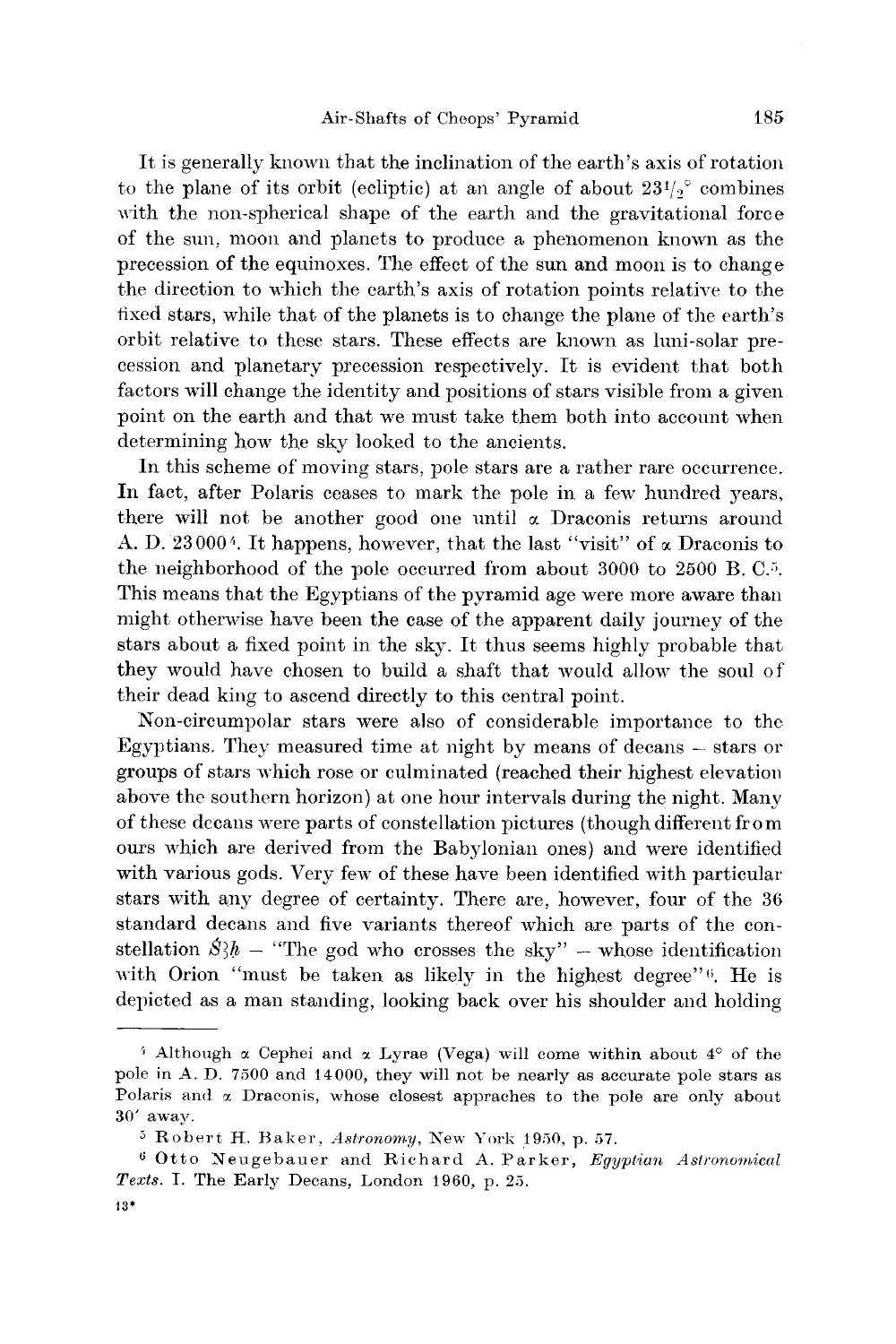#### 186 **VIRGINIA TRIMBLE**

a scepter in one hand and an 'nh sign in the other. One of the five variants is probably the "belt" of  $\hat{S}$ h. Three of the decans intended for use during the epagomenal days appear also to have been parts of this constellation  $\overline{r}$ . We may note as evidence for the identification the ceiling of the tomb of Senmut, in which the column devoted to  $\hat{S}$ <sup>2</sup>/<sub>2</sub> includes three large stars arranged vertically and bearing a striking resemblence to the three stars we call Orion's belt  $(\delta, \varepsilon)$  and  $\zeta$  Orionis) which they probably represent.

The next relevant question is, of course, the position of these stars relative to the southern shaft at the time the pyramid was built. This requires calculations to allow for the two types of precession previously



Fig. 3. Direction of south shaft in sky relative to positions of Pole, Equator **a nd Zenith** 

noted. We observe first that, because the shaft is directed due south, it can only point to a star at culmination, and we see that for a latitude  $30^{\circ}$  north and the inclination of the  $\mathrm{shaff}\mathrm{t},44\mathrm{^{1/2}$  , an appropriate star must have a declination (angular distance from the celestial equator) of  $-15^{1/2}$  $(Fig. 3)$ . The question is then reduced to whether or not the stars of Orion ever had such a declination and, if so, when.

It can be shown by spherical trigonometry that, for a star at declination  $\delta$  and right ascension  $\alpha$  (angular distance from the vernal equinox measured eastward along the celestial equator), precession will cause a change in position such that the declination at another time is given by:

 $\sin \delta' = \cos \delta \cos a \sin \theta + \sin \delta \cos \theta$ 

where  $a = \alpha + \xi$ , and  $\theta$  and  $\xi$  are determined by the distance the ecliptic pole has moved due to planetary precession and the distance the north celestial pole has moved due to luni-solar precession during the given time (Fig. 4). The values of these angles can be determined from the known rates and directions of the poles' motions. They have been tabulated for hundred years intervals from 4000 B.C. to A.D. 3000 (for equinox 1900) by Paul Neugebauer<sup>9</sup> who has also worked out the right ascensions and declinations for 310 bright stars at hundred years inter-

**<sup>7</sup> ibid. p. 110 .** 

**<sup>8</sup> S. R . K . Glanville ,** *The Legacy of Egypt,* **Oxford 1942 , pi. 32 .** 

**<sup>!</sup> l Pau l V. Neugebauer ,** *Tafeln zur astronomischen Chronologie.* **I. Sterntafeln. Leipzig 1912 , pp. 8, 20 .**